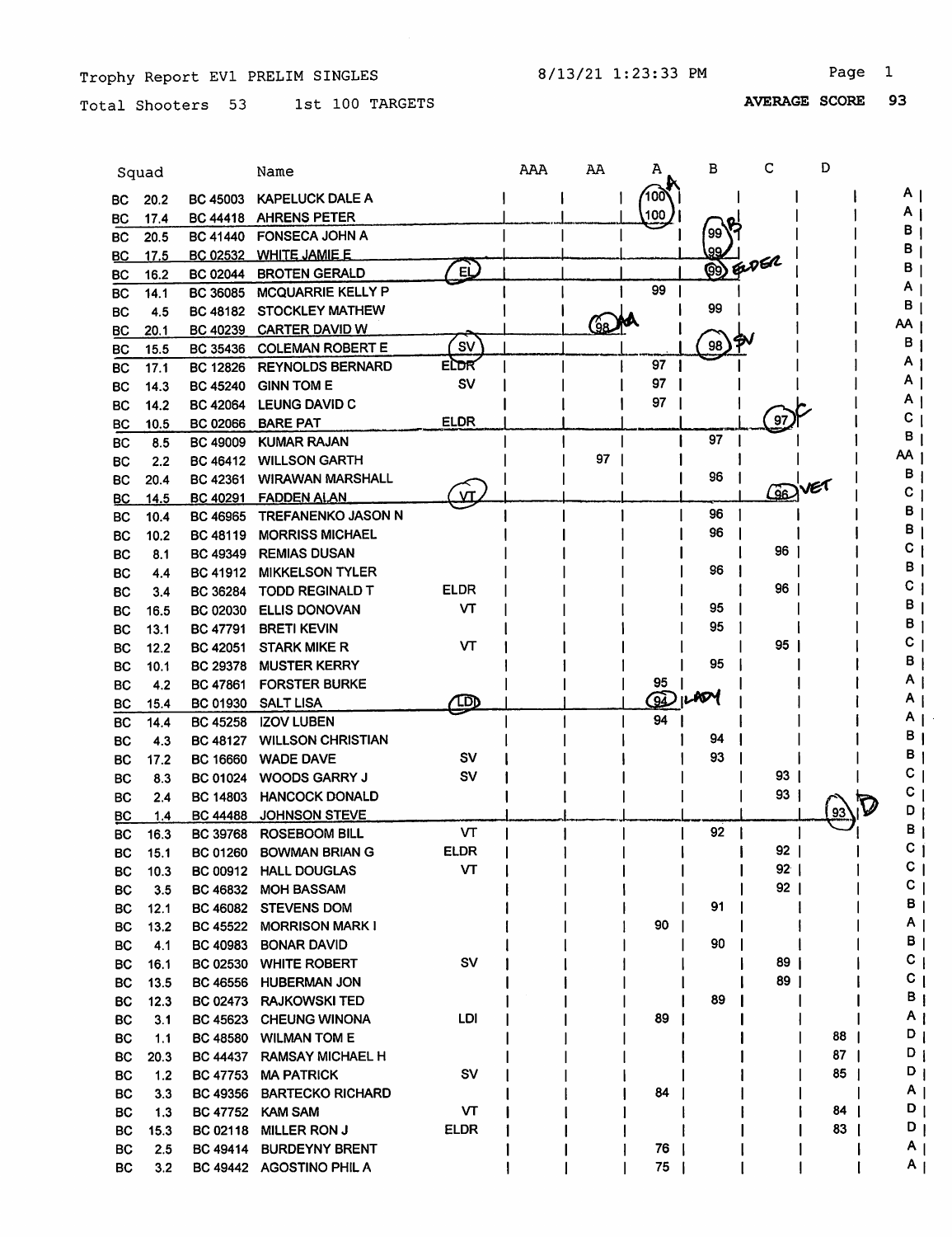|           | PLEASE MAKE SURE YOUR SCORES ARE CORRECT |                  | shootingsportssoftware.com |                 |            |                 |     |     |                         |  |
|-----------|------------------------------------------|------------------|----------------------------|-----------------|------------|-----------------|-----|-----|-------------------------|--|
|           | #1 - CASH PURSE<br>#3 - LEWIS            |                  | $#5 -$                     |                 |            | #7 -            |     |     |                         |  |
|           | #2 - CLASS OPT<br>#4 -                   |                  | #6 -                       |                 |            | #8 -            |     |     |                         |  |
| # 1       | <b>EV1 PRELIM SINGLES</b>                |                  | 8/13/2021                  |                 | <b>AAA</b> |                 |     |     |                         |  |
|           |                                          |                  | <b>Options</b>             |                 | AA         | A               | в   | C   | D                       |  |
| <b>BC</b> | <b>1.1 WILMAN TOM E</b>                  |                  |                            | 21 25 24 18     |            |                 |     |     | 881 <sup>D</sup>        |  |
| <b>BC</b> | <b>1.2 MA PATRICK</b>                    | <b>SV</b>        |                            | 19 21 23 22     |            |                 |     |     | 85P                     |  |
| <b>BC</b> | 1.3 KAM SAM                              | VT               |                            | 123 20 19 221   |            |                 |     |     | $84$ $P$                |  |
| <b>BC</b> | <b>1.4 JOHNSON STEVE</b>                 |                  |                            | 124 25 20 241   |            |                 |     |     | 93 D                    |  |
|           |                                          |                  |                            |                 |            |                 |     |     |                         |  |
|           | 2.1                                      |                  |                            |                 |            |                 |     |     |                         |  |
| <b>BC</b> | <b>2.2 WILLSON GARTH</b>                 |                  | 1123                       | 24 24 24 25 971 |            |                 |     |     | AA                      |  |
|           | 2.3                                      |                  |                            |                 |            |                 |     |     |                         |  |
| <b>BC</b> | <b>2.4 HANCOCK DONALD</b>                |                  | 123                        | 124 25 21 231   |            |                 |     | 931 | $\mathbf C$             |  |
| <b>BC</b> | <b>2.5 BURDEYNY BRENT</b>                |                  |                            | 19 16 21 20     |            | 76              |     |     | $\mathsf{A}$            |  |
| <b>BC</b> | <b>3.1 CHEUNG WINONA</b>                 |                  |                            | 125 22 20 221   |            | 891             |     |     | $\mathsf{A}$            |  |
| <b>BC</b> | 3.2 AGOSTINO PHIL A                      |                  | 3                          | 118 20 19 18    |            | 751             |     |     | $\mathsf{A}$            |  |
| <b>BC</b> | <b>3.3 BARTECKO RICHARD</b>              |                  |                            | 120 24 23 171   |            | - 841           |     |     | $\mathsf{A}$            |  |
| <b>BC</b> | <b>3.4 TODD REGINALD T</b>               | <b>IELDR 123</b> |                            | 124 24 23 251   |            |                 |     | 96I | C                       |  |
| <b>BC</b> | 3.5 MOH BASSAM                           |                  | 1123                       | 122 25 23 221   |            |                 |     | 921 | $\mathbf C$             |  |
| <b>BC</b> | <b>4.1 BONAR DAVID</b>                   |                  | 123                        | 124 23 24 191   |            |                 | 90I |     | B                       |  |
| <b>BC</b> | <b>4.2 FORSTER BURKE</b>                 |                  | 123                        | 123 24 25 231   |            | 95 <sub>1</sub> |     |     | $\overline{\mathsf{A}}$ |  |
| <b>BC</b> | <b>4.3 WILLSON CHRISTIAN</b>             |                  | 123                        | 24 23 22 25     |            |                 | 94  |     | B                       |  |
| <b>BC</b> | <b>4.4 MIKKELSON TYLER</b>               |                  | 123                        | 23 24 25 24     |            |                 | 961 |     | B                       |  |
| <b>BC</b> | <b>4.5 STOCKLEY MATHEW</b>               |                  | 123                        | 125 25 24 251   |            |                 | 991 |     | B                       |  |

 $\pmb{\theta}$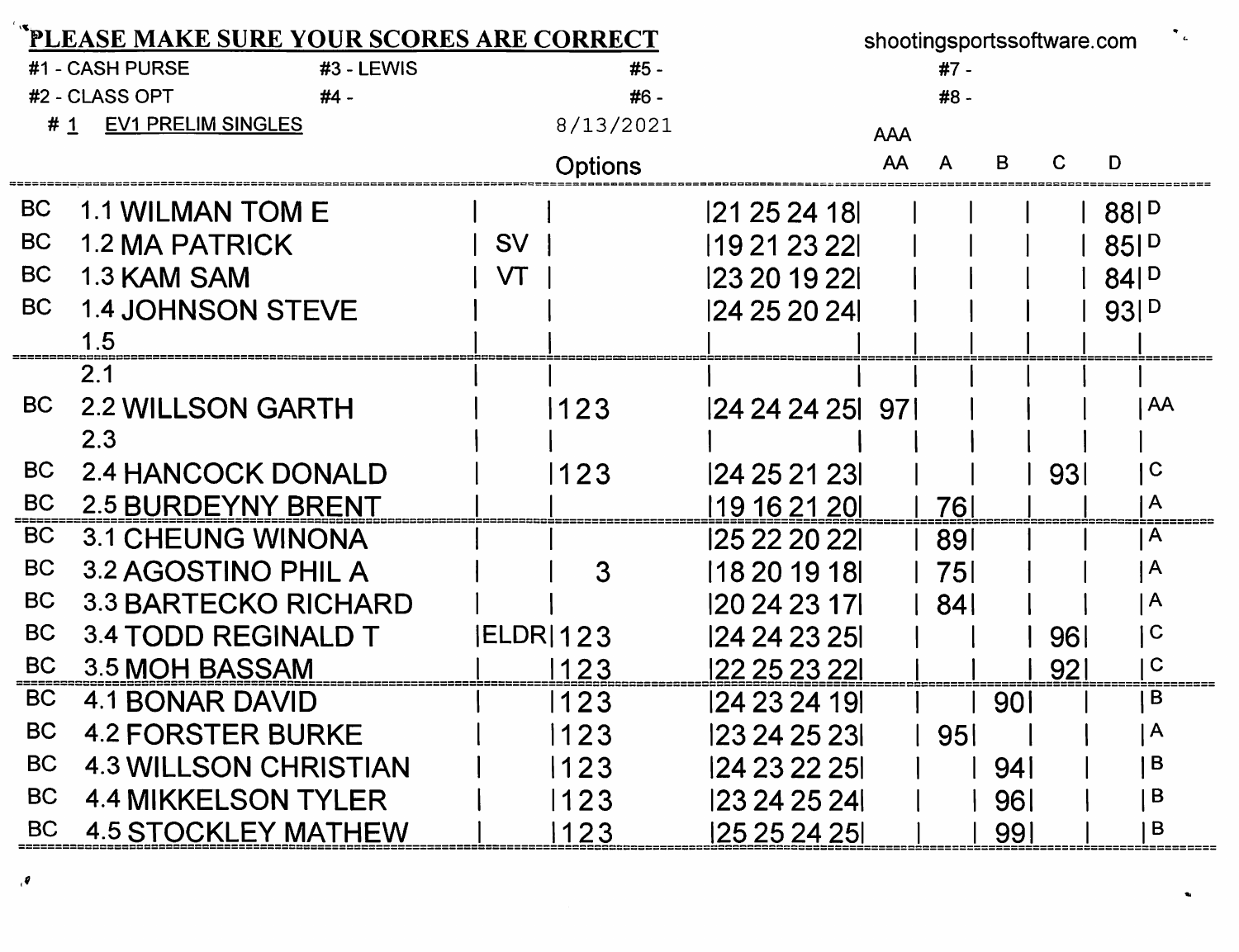| PLEASE MAKE SURE YOUR SCORES ARE CORRECT |                           |            |           |                | shootingsportssoftware.com |            |      |     |     |                  |             |
|------------------------------------------|---------------------------|------------|-----------|----------------|----------------------------|------------|------|-----|-----|------------------|-------------|
|                                          | #1 - CASH PURSE           | #3 - LEWIS |           | #5 -           |                            |            | #7 - |     |     |                  |             |
|                                          | #2 - CLASS OPT            | #4 -       |           | #6 -           |                            |            | #8 - |     |     |                  |             |
| # 1                                      | <b>EV1 PRELIM SINGLES</b> |            |           | 8/13/2021      |                            | <b>AAA</b> |      |     |     |                  |             |
|                                          |                           |            |           | <b>Options</b> |                            | AA         |      | в   |     | D                |             |
|                                          | 5.1                       |            |           |                |                            |            |      |     |     |                  |             |
|                                          | 5.2                       |            |           |                |                            |            |      |     |     |                  |             |
|                                          | 5.3                       |            |           |                |                            |            |      |     |     |                  |             |
|                                          | 5.4                       |            |           |                |                            |            |      |     |     |                  |             |
|                                          | 5.5                       |            |           |                |                            |            |      |     |     |                  |             |
|                                          | 6.1                       |            |           |                |                            |            |      |     |     |                  |             |
|                                          | 6.2                       |            |           |                |                            |            |      |     |     |                  |             |
|                                          | 6.3                       |            |           |                |                            |            |      |     |     |                  |             |
|                                          | 6.4                       |            |           |                |                            |            |      |     |     |                  |             |
|                                          | 6.5                       |            |           |                |                            |            |      |     |     |                  |             |
|                                          | 7.1                       |            |           |                |                            |            |      |     |     |                  |             |
|                                          | 7.2                       |            |           |                |                            |            |      |     |     |                  |             |
|                                          | 7.3                       |            |           |                |                            |            |      |     |     |                  |             |
|                                          | 7.4                       |            |           |                |                            |            |      |     |     |                  |             |
|                                          | 7.5                       |            |           |                |                            |            |      |     |     |                  |             |
| <b>BC</b>                                | <b>8.1 REMIAS DUSAN</b>   |            |           | 123            | 124 25 24 231              |            |      |     |     | 96  <sup>D</sup> |             |
|                                          | 8.2                       |            |           |                |                            |            |      |     |     |                  |             |
| <b>BC</b>                                | 8.3 WOODS GARRY J         |            | <b>SV</b> | $\mathbf{3}$   | 24 24 24 21                |            |      |     | 931 |                  | $\mathbf C$ |
|                                          | 8.4                       |            |           |                |                            |            |      |     |     |                  |             |
| <b>BC</b>                                | 8.5 KUMAR RAJAN           |            |           | 123            | 124 25 23 251              |            |      | 971 |     |                  | B           |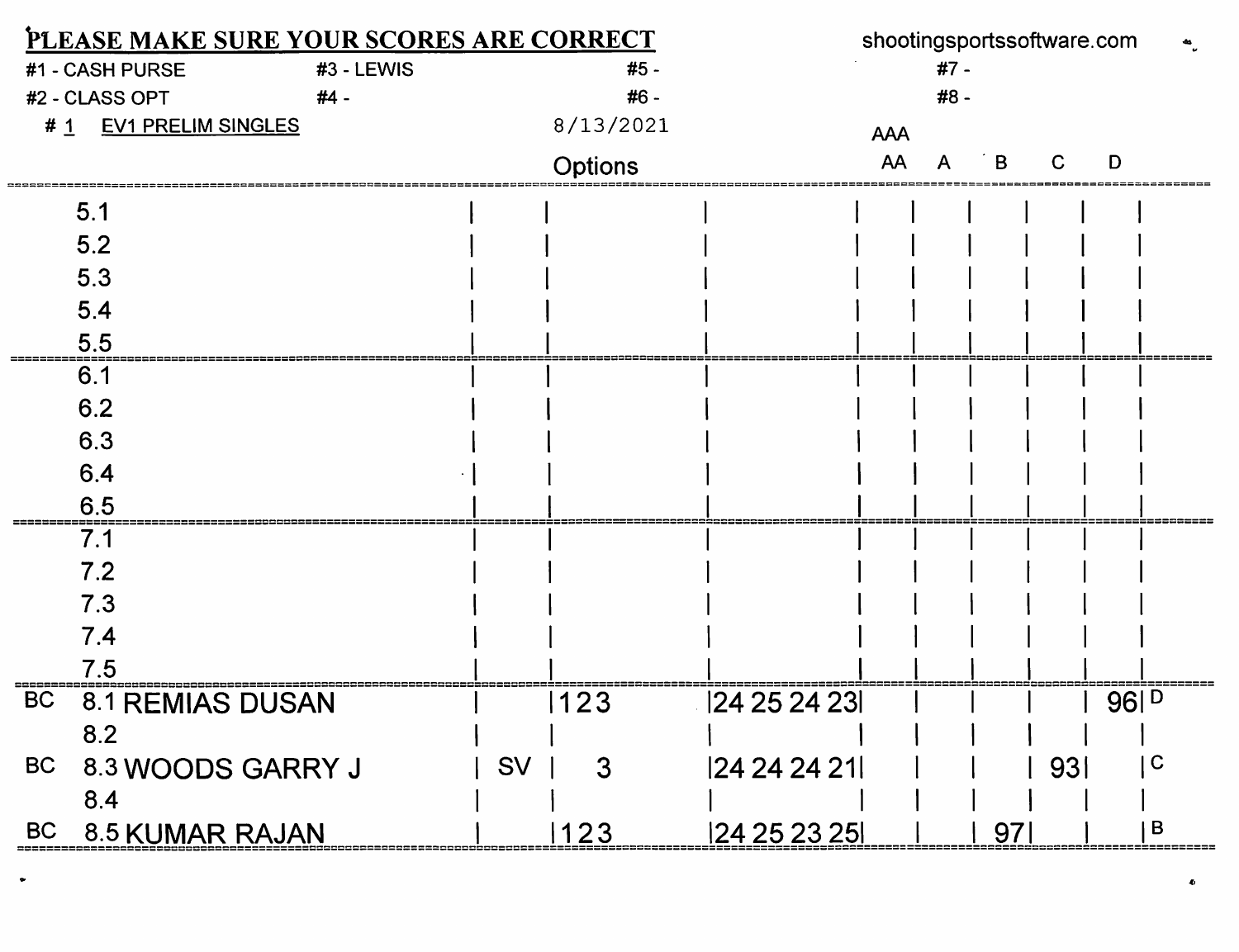| PLEASE MAKE SURE YOUR SCORES ARE CORRECT |               |           |               |            |      | shootingsportssoftware.com |                 |   |
|------------------------------------------|---------------|-----------|---------------|------------|------|----------------------------|-----------------|---|
| #1 - CASH PURSE<br>#3 - LEWIS            |               | #5 -      |               |            | #7 - |                            |                 |   |
| #2 - CLASS OPT<br>#4 -                   |               | #6 -      |               |            | #8 - |                            |                 |   |
| <b>EV1 PRELIM SINGLES</b><br>#1          |               | 8/13/2021 |               | <b>AAA</b> |      |                            |                 |   |
|                                          |               | Options   |               | AA         |      | B                          |                 | D |
| 9.1                                      |               |           |               |            |      |                            |                 |   |
| 9.2                                      |               |           |               |            |      |                            |                 |   |
| 9.3                                      |               |           |               |            |      |                            |                 |   |
| 9.4                                      |               |           |               |            |      |                            |                 |   |
| 9.5                                      |               |           |               |            |      |                            |                 |   |
| BC 10.1 MUSTER KERRY                     |               | 23        | 123 25 23 24  |            |      | 951                        |                 | B |
| BC 10.2 MORRISS MICHAEL                  |               | 123       | 24 24 24 24   |            |      | 96                         |                 | в |
| BC 10.3 HALL DOUGLAS                     | VT            | 3         | 124 22 22 241 |            |      |                            | 92 <sub>l</sub> |   |
| BC 10.4 TREFANENKO JASON N               |               | 123       | 124 24 24 24  |            |      | 961                        |                 | в |
| BC 10.5 BARE PAT                         | <b>IELDRI</b> |           | 24 24 25 24   |            |      |                            | 97              | С |
| 11.1                                     |               |           |               |            |      |                            |                 |   |
| 11.2                                     |               |           |               |            |      |                            |                 |   |
| 11.3                                     |               |           |               |            |      |                            |                 |   |
| 11.4                                     |               |           |               |            |      |                            |                 |   |
| 11.5                                     |               |           |               |            |      |                            |                 |   |
| <b>BC</b><br><b>12.1 STEVENS DOM</b>     |               | 123       | 123 23 22 231 |            |      | 91                         |                 | B |
| BC 12.2 STARK MIKE R                     | VT            | 3         | 22 23 25 25   |            |      |                            | 95 <sub>1</sub> | C |
| BC 12.3 RAJKOWSKI TED                    |               | 123       | 122 23 23 21  |            |      | <b>891</b>                 |                 | B |
| 12.4                                     |               |           |               |            |      |                            |                 |   |
| 12.5                                     |               |           |               |            |      |                            |                 |   |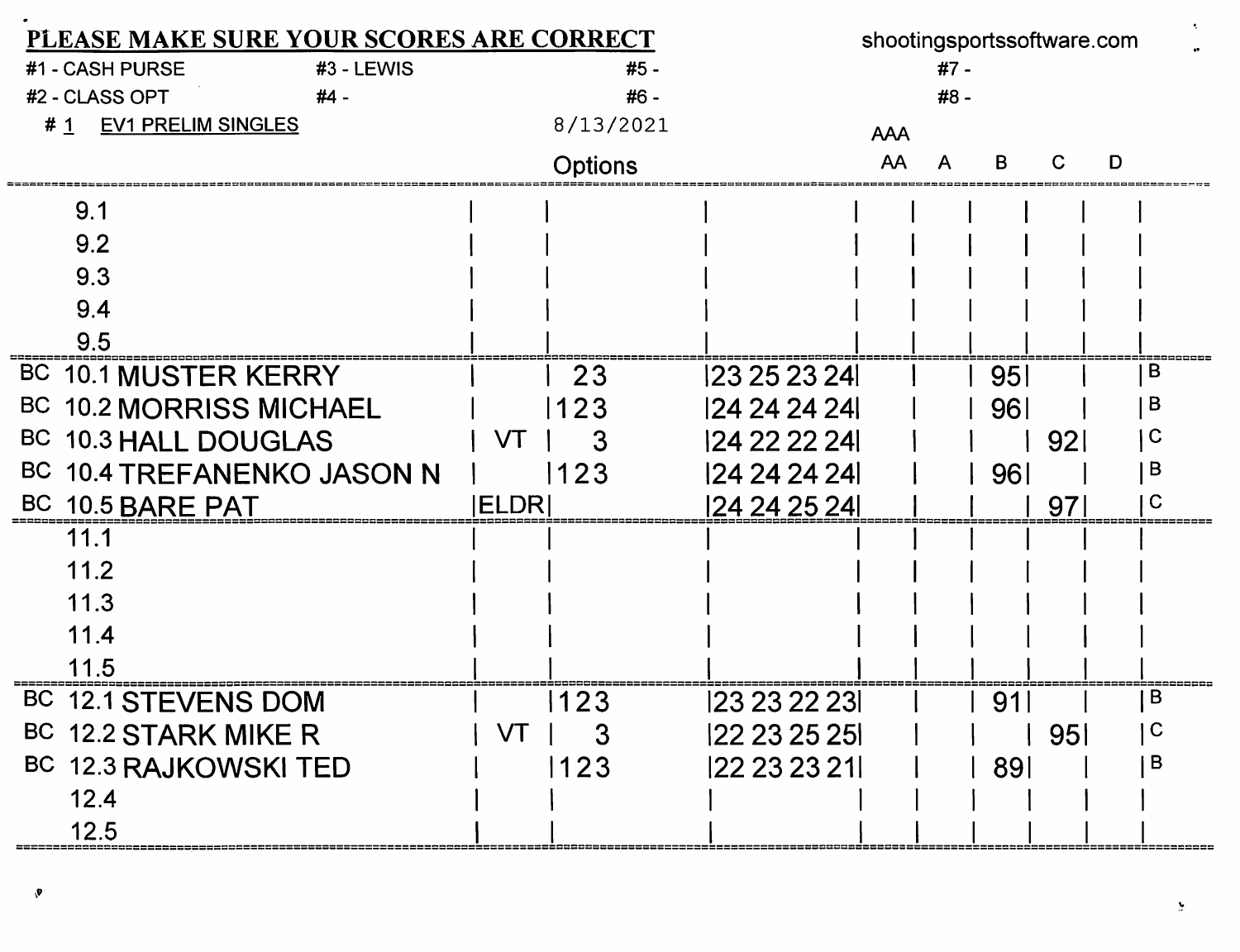| <b>PLEASE MAKE SURE YOUR SCORES ARE CORRECT</b> |                                | shootingsportssoftware.com |            |                 |              |
|-------------------------------------------------|--------------------------------|----------------------------|------------|-----------------|--------------|
| #1 - CASH PURSE<br>#3 - LEWIS                   | #5 -                           |                            | #7 -       |                 |              |
| #2 - CLASS OPT<br>$#4 -$                        | #6 -                           |                            | #8 -       |                 |              |
| <b>EV1 PRELIM SINGLES</b><br># 1                | 8/13/2021                      |                            | <b>AAA</b> |                 |              |
|                                                 | <b>Options</b>                 |                            | AA<br>A    | в<br>С          | D            |
| BC 13.1 BRETI KEVIN                             | 1123                           | 23242523                   |            | <b>951</b>      | B            |
| BC 13.2 MORRISON MARK I                         |                                | 122 19 25 24               | l 901      |                 | $\mathsf{A}$ |
| 13.3                                            |                                |                            |            |                 |              |
| 13.4                                            |                                |                            |            |                 |              |
| BC 13.5 HUBERMAN JON                            |                                | 20 23 22 24                |            | 891             | l C          |
| BC 14.1 MCQUARRIE KELLY P                       | 3                              | 25 25 25 24                | 991        |                 | A            |
| BC 14.2 LEUNG DAVID C                           | 1123                           | 124 24 24 251              | 971        |                 | A            |
| BC 14.3 GINN TOM E                              | <b>SV</b><br>1123              | 125 23 25 241              | 971        |                 | ١A           |
| BC 14.4 IZOV LUBEN                              | 1123                           | 122 24 25 231              | 94         |                 | ١A           |
| BC 14.5 FADDEN ALAN                             | VT 1123                        | 125 24 24 231              |            | 96              | $\mathbf C$  |
| BC 15.1 BOWMAN BRIAN G                          | <b>IELDRI</b><br>-3            | 123 22 24 231              |            | 92 <sub>1</sub> | C            |
| 15.2                                            |                                |                            |            |                 |              |
| BC 15.3 MILLER RON J                            | <b>IELDRI</b><br>3             | 120 22 21 201              |            |                 | 83P          |
| <b>BC</b><br><b>15.4 SALT LISA</b>              | LDI I<br>3                     | 24 24 23 23                | 94         |                 | $\mathsf{A}$ |
| BC 15.5 COLEMAN ROBERT E                        | SV 1123                        | 125 24 24 251              |            | 981             | B            |
| BC 16.1 WHITE ROBERT                            | SV 11<br>3                     | 121 20 24 24               |            | 891             | C            |
| BC 16.2 BROTEN GERALD                           | $\mathbf{r}$ $\mathbf{r}$<br>ᄔ | 124 25 25 251              |            | 991             | B            |
| BC 16.3 ROSEBOOM BILL                           | VT 1123                        | 125 24 22 211              |            | 92 <sub>l</sub> | B            |
| 16.4                                            |                                |                            |            |                 |              |
| BC 16.5 ELLIS DONOVAN                           | VT<br>3                        | 125 23 23 241              |            | 95 <sub>l</sub> | B            |